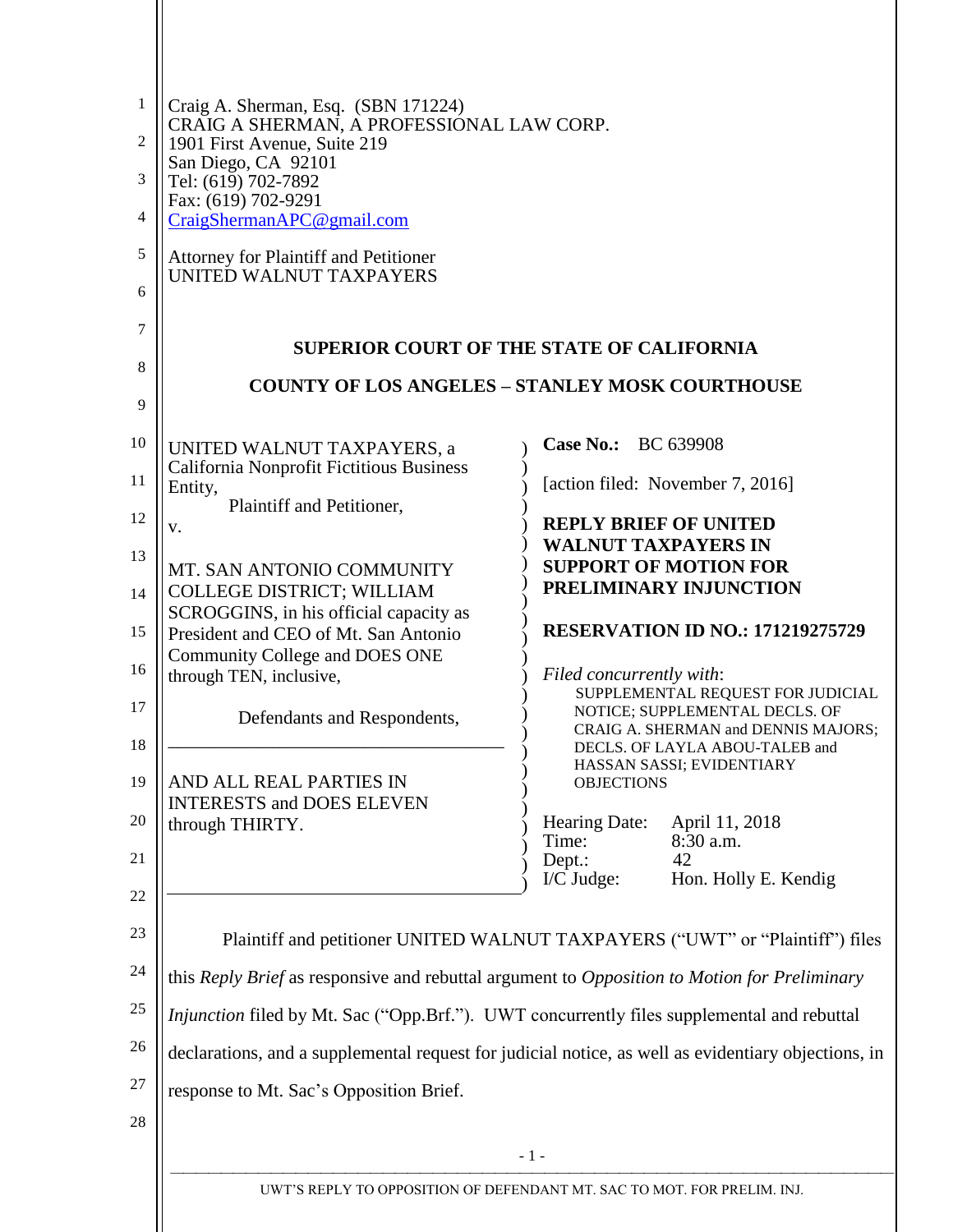| 1              | <b>TABLE OF CONTENTS</b><br>Page                                                                                                                     |
|----------------|------------------------------------------------------------------------------------------------------------------------------------------------------|
| $\overline{c}$ | I.                                                                                                                                                   |
| 3              |                                                                                                                                                      |
| 4              | A. Mt. Sac Prepared and Promoted to the Voters a List of \$353 Million of Facilities                                                                 |
| 5<br>6         | Projects, has Substantially Followed those Buildings Plans and Projects to Date;<br>Now it Wants to Add a New \$87 Million Dollar Athletic Stadium 7 |
| 7<br>8         | B. Mt. Sac's Scholastic Educational Goals or Physical Education Requirements are not<br>"Projects" under Measure RR Allowing Any Project Anywhere 10 |
| 9              | C. UWT is Entitled to a Presumption of Harm Under a Balance of Harms Standard10                                                                      |
| 10             | 1. UWT Need Not Show Irreparable Harm Where There is a Strong Likelihood of                                                                          |
| 11<br>12       | 2. Harm Includes All District Taxpayers Represented by UWT as a Private Attorney                                                                     |
| 13             | 3. There is no Guarantee that UWT Will Be Granted Restitution, Even as a                                                                             |
| 14<br>15       | D. Mt. Sac Cannot Meet its Burden of an Affirmative Defense Based on Alleged Delay .14                                                               |
| 16             | E. UWT's Non-Profit Public Interest and Private Attorney General Status Should be                                                                    |
| 17             | Considered to Issue a Reduced or Nominal Bond14                                                                                                      |
| 18             | .15                                                                                                                                                  |
| 19             |                                                                                                                                                      |
| 20             |                                                                                                                                                      |
| 21             |                                                                                                                                                      |
| 22             |                                                                                                                                                      |
| 23<br>24       |                                                                                                                                                      |
| 25             |                                                                                                                                                      |
| 26             |                                                                                                                                                      |
| 27             |                                                                                                                                                      |
| 28             |                                                                                                                                                      |
|                | $-2-$                                                                                                                                                |
|                | UWT'S REPLY TO OPPOSITION OF DEFENDANT MT. SAC TO MOT. FOR PRELIM. INJ.                                                                              |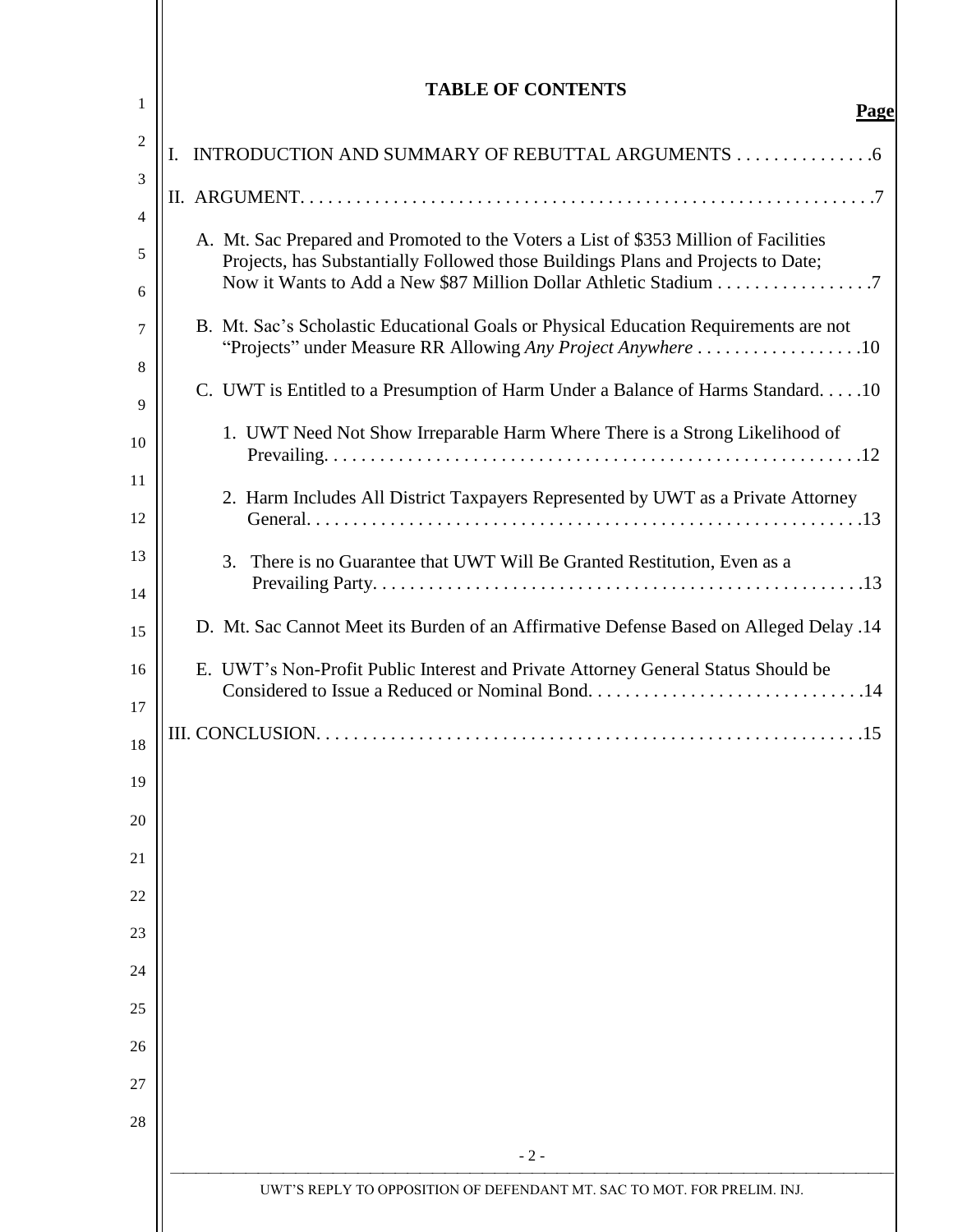| <b>TABLE OF AUTHORITIES</b>                                                    |
|--------------------------------------------------------------------------------|
| <b>California Case Law</b><br>Page                                             |
| Albertson's, Inc. v. Young,                                                    |
| Bank of Stockton v. Church of Soldiers,                                        |
| Butt v. State of California,                                                   |
| Cole v. Rush,                                                                  |
| Committee for Responsible School Expansion v. Hermosa Beach City School Dist., |
| Common Cause v. Board of Supervisors,                                          |
| Culligan Water Conditioning, Inc. v. State Board of Equalization,              |
| Diamond Int'l Corp. v. Boas,                                                   |
| Foothill-De Anza Community College Dist. v. Emerich,                           |
| Gunderson v. Wall,                                                             |
| Howard Jarvis Taxpayers Assn. v. County of Orange,                             |
| Hill v. National Collegiate Athletic Assn.,                                    |
| Huong Que, Inc. v. Luu,                                                        |
| IT Corp. v. County of Imperial,                                                |
| King v. Meese,                                                                 |
| $-3-$                                                                          |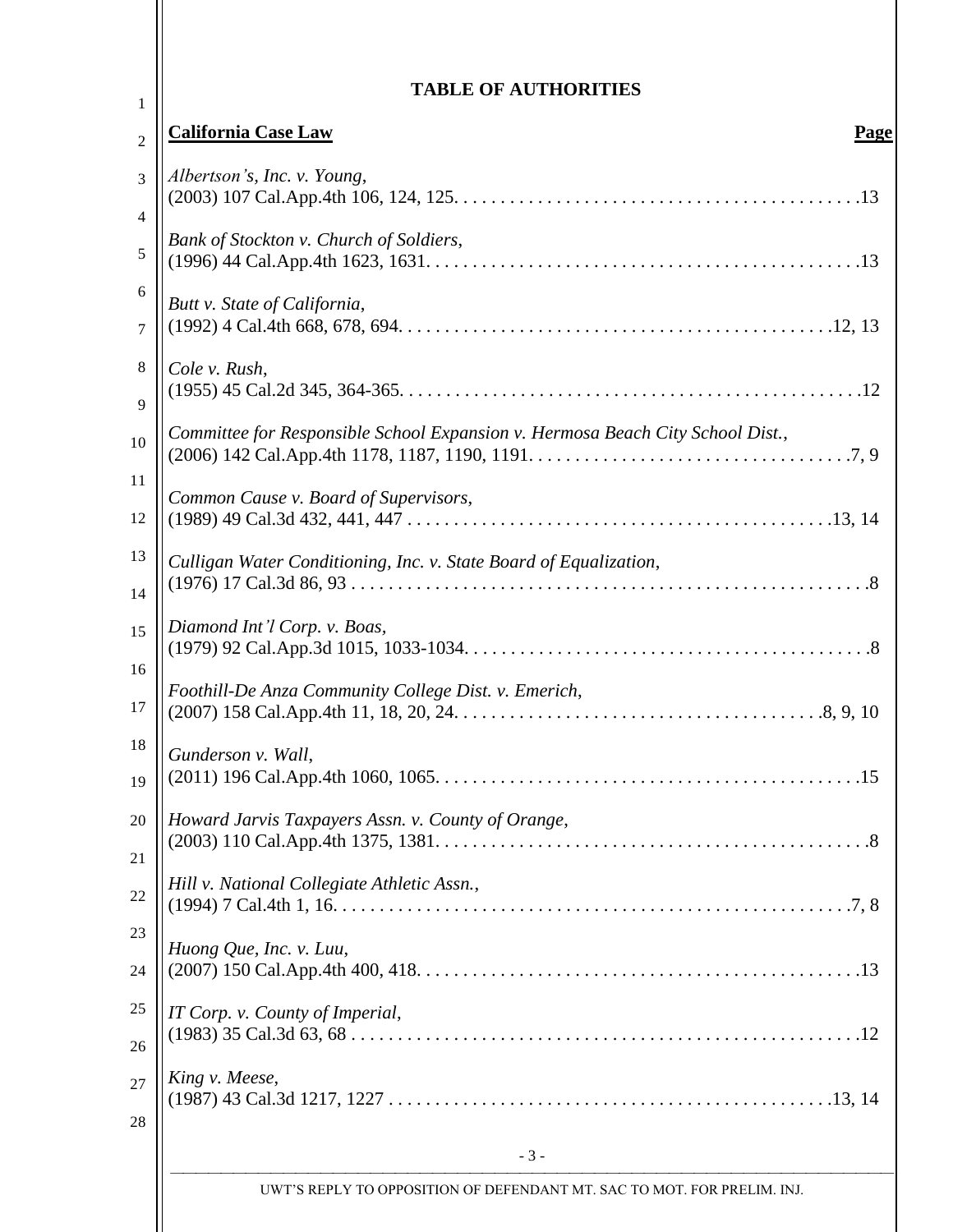| <b>TABLE OF AUTHORITIES</b> (continued)                                              |
|--------------------------------------------------------------------------------------|
| <b>California Case Law</b> (continued)<br>Page                                       |
| Lesher Communications, Inc. v. City of Walnut Creek,                                 |
| Lungren v. Deukmejian,                                                               |
| New West Charter Middle School v. Los Angeles Unified School Dist.,                  |
| People ex rel. Department of Public Works v. Bosio,                                  |
| Right Site Coalition v. Los Angeles Unified School Dist.,                            |
| Santiago City Water District v. County of Orange,                                    |
| Serrano v. Priest,                                                                   |
| Taxpayers for Accountable School Bond Spending v. San Diego Unified School District, |
| Vesely v. Sager,                                                                     |
| White v. Davis,                                                                      |
|                                                                                      |
| <b>California Statutes</b>                                                           |
|                                                                                      |
|                                                                                      |
|                                                                                      |
|                                                                                      |
| $-4-$                                                                                |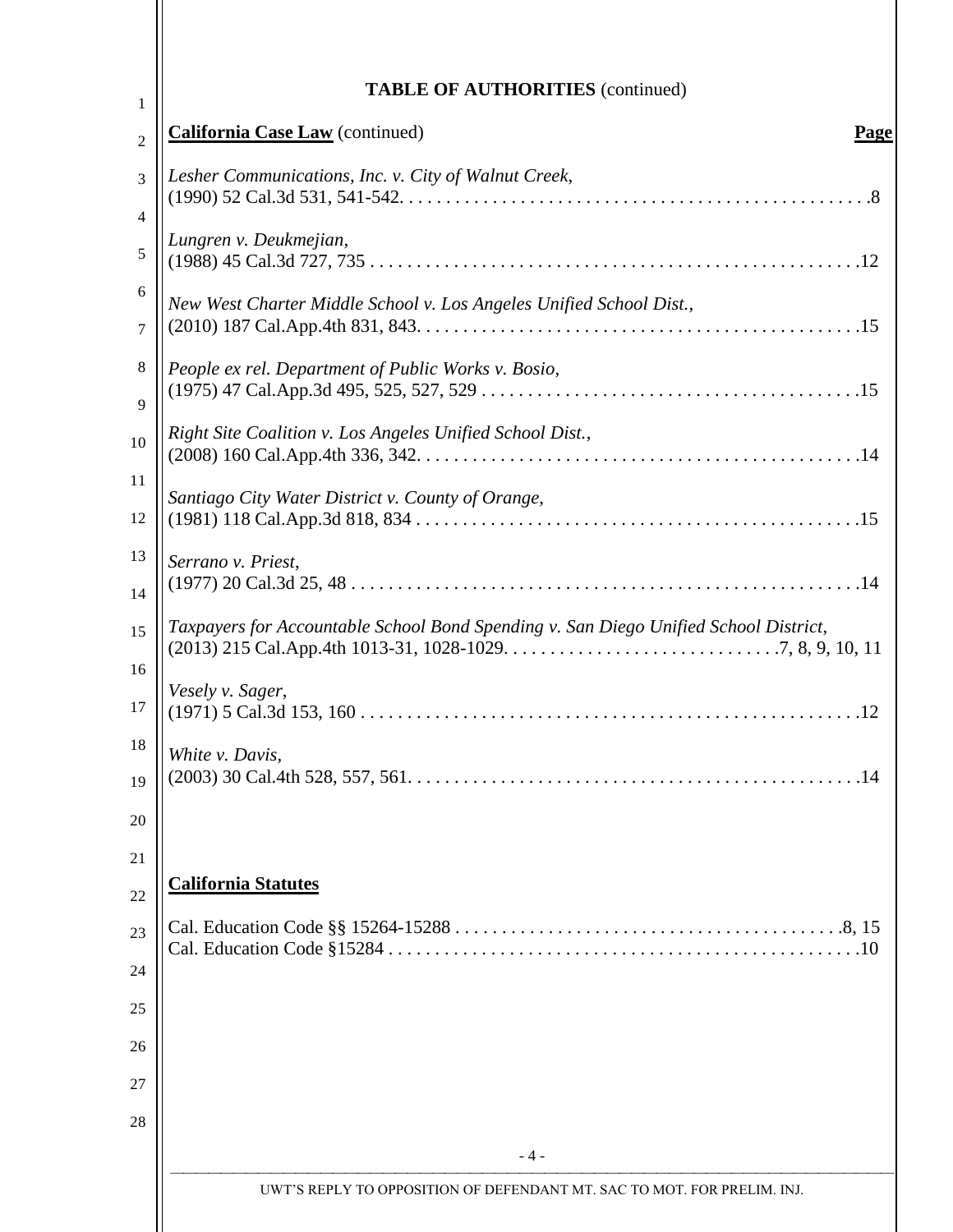| $\mathbf{1}$    | <b>TABLE OF AUTHORITIES</b> (continued)                                 |
|-----------------|-------------------------------------------------------------------------|
| $\overline{2}$  | <b>California Constitution</b><br>Page                                  |
| 3               |                                                                         |
| $\overline{4}$  |                                                                         |
| 5               |                                                                         |
| 6               |                                                                         |
| $\tau$          |                                                                         |
| $8\phantom{.0}$ | <b>Treatises</b>                                                        |
| 9               | Cal. Civil Appellate Practice                                           |
| 10              |                                                                         |
| 11              |                                                                         |
| 12              |                                                                         |
| 13              |                                                                         |
| 14              |                                                                         |
| 15              |                                                                         |
| 16              |                                                                         |
| 17<br>18        |                                                                         |
| 19              |                                                                         |
| 20              |                                                                         |
| 21              |                                                                         |
| 22              |                                                                         |
| 23              |                                                                         |
| 24              |                                                                         |
| 25              |                                                                         |
| 26              |                                                                         |
| 27              |                                                                         |
| 28              |                                                                         |
|                 | $-5-$                                                                   |
|                 | UWT'S REPLY TO OPPOSITION OF DEFENDANT MT. SAC TO MOT. FOR PRELIM. INJ. |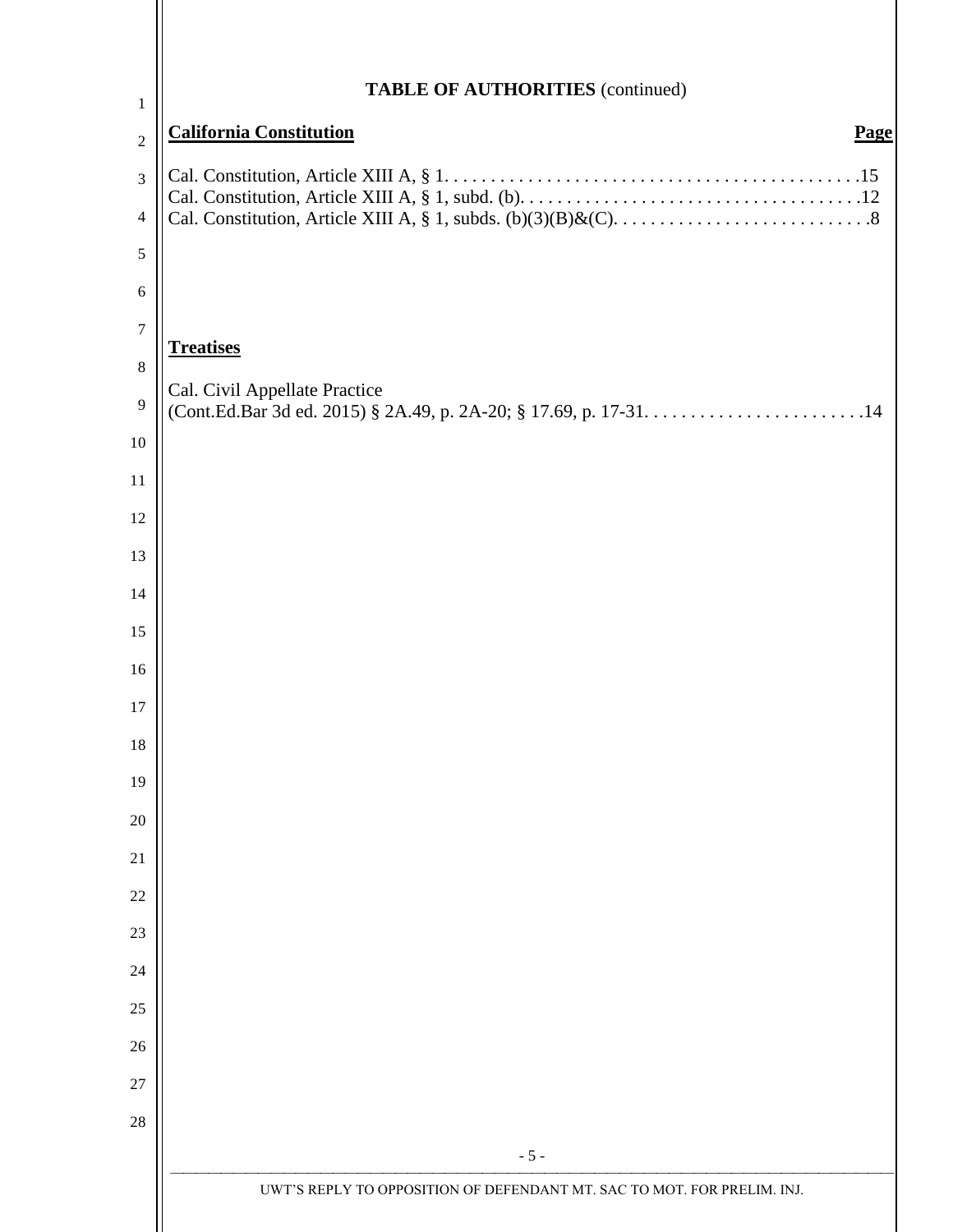## **I. INTRODUCTION AND SUMMARY OF REBUTTAL ARGUMENTS**

2 3 4 5 6 7 8 Mt. Sac's own director of Facilities Planning and Management, Gary Nellesen, could not identify language authorizing the Stadium Project as one of the listed projects. (Supplemental Declaration of Craig A. Sherman ("Sherman Supp. Decl.") Ex. D, pp. 36:10-19  $& 37:5-6$ .) This true despite Mr. Nellesen being instrumental in developing and drafting Measure RR and the 2008 Master Plan along with its succinct projects included in the project list. (*Id.* at p 4.) Yet, Mr. Nellesen can't identify the Stadium Project in Measure RR because it isn't there. (*Id.* at pp. 36:10-19 & 37:5-6.) Instead, Mr. Nellesen supplements that his knowledge of whether the Stadium Project is included in Measure RR is "based on a legal opinion received from Dave Casnocha [bond counsel]" (*Id.* at p. 35:9-11.)<sup>1</sup>

9 10 11 12 13 14 15 16 17 18 19 Mt. Sac also *now* claims the Measure RR project list was *not* drafted by Mt. Sac officials based on facility needs. (*Cf.* Supp. Sherman Decl., Ex. D, p.4.) Instead, Mt Sac avers that David G. Casnocha, attorney for the defense firm of Stradling Yocca Carlson & Rauth, told Mr. Nellesen that the construction of the new Stadium Project was in Measure RR and that Mr. Casnocha's belief, influenced by being bond counsel, is dispositive of the issue. (*Cf. Id.* at p. 35:9-11; Declaration of David G. Casnocha, ¶ 6.) This is incorrect. The legal standard for reading and understanding the list of projects is what the voters understood the "project list" to be, along with the incumbent maps and projects descriptions. (*Hill v. National Collegiate Athletic Assn.* ("*Hill*"), (1994) 7 Cal.4th 1, 16 ["Initiative is to be interpreted and applied in a manner consistent with the probable intent of the body enacting it: the voters of the State of California."]; *Committee for Responsible School Expansion v. Hermosa Beach City School Dist.* ("*Hermosa*"), (2006) 142 Cal.App.4th 1178, 1191 [project list incorporated by reference in ballot measure documents].)

20 21 22 23 24 As predicted by UWT in its moving papers (Memo. at 7-8), Mt. Sac seeks to argue that generic and nonspecific terms in the bond measure, speaking to goals and missions of the college to promote *jobs*, provide *physical education*, and even support *school accreditation* are the "projects" that make up the Constitutionally required project list. Cognizant of the case of *Taxpayers for Accountable School Bond Spending v. San Diego Unified School District* 

25

 $\overline{\phantom{a}}$ 

26

27

28

1

Stadium Project is identified, while at the same time arguing the voters were informed. Under objection Mr. Nellesen refused to identify the Stadium Project anywhere in Measure RR or the 2008 Master Plan claiming his inability to do so as a witness. (Sherman Suppl. Decl. Ex. D, p. 34-35.) Now, Mt. Sac seeks to have Mr. Casnocha testify about the projects included in Measure RR. It is remarkable that Mt. Sac's key administrator who oversaw the creation of Measure RR cannot identify where the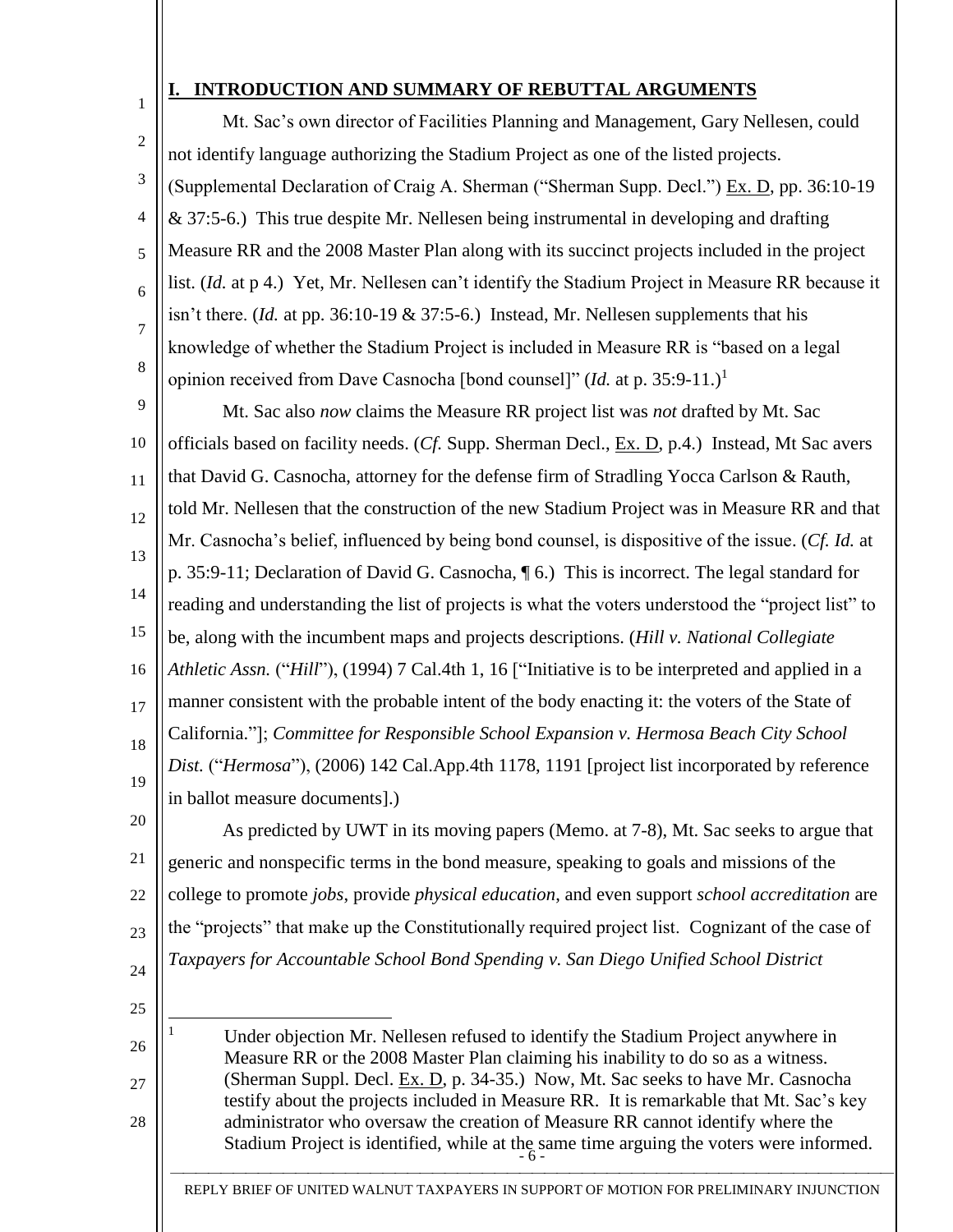| 1              | ("Taxpayers"), (2013) 215 Cal.App.4th 1013, Mt. Sac must craft an excuse to dodge the                                                                                    |
|----------------|--------------------------------------------------------------------------------------------------------------------------------------------------------------------------|
|                | holding of that case, because no semblance of the Stadium Project is contained in the text of                                                                            |
| $\overline{c}$ | Measure RR or its 2008 Master Plan. Instead, Mt. Sac cites to Foothill-De Anza Community                                                                                 |
| 3              | College Dist. v. Emerich ("Foothill"), (2007) 158 Cal.App.4th 11 (Opp.Brf. at 2-14) to suggest                                                                           |
| 4              | the voters knew a new stadium might be built because it will contain classrooms and be used                                                                              |
| 5              | for teaching and promoting school purposes. Mt. Sac essentially interprets the Constitutional                                                                            |
| 6              | projects list requirement as only needing to say: we will build facilities to teach and promote                                                                          |
| 7              | the educational purposes of our students to be sufficient for it to build essentially anything,                                                                          |
|                | anywhere. Not only is this wrong, but it is not how Mt. Sac actually created and specifically                                                                            |
| 8              | set forth its Measure RR project list (Projects A through L), and it not how Mt. Sac has                                                                                 |
| 9              | budgeted and implemented the bond measure to date.                                                                                                                       |
| 10             | <b>II. ARGUMENT</b>                                                                                                                                                      |
| 11             | A. Mt. Sac Prepared and Promoted to the Voters a List of \$353 Million of Facilities<br>Projects, has Substantially Followed those Buildings Plans and Projects to Date; |
| 12             | Now it Wants to Add a New \$87 Million Dollar Athletic Stadium                                                                                                           |
| 13             | The public's intent and approval of a ballot initiative is not measured by what the agency                                                                               |
| 14             | might do later; rather, it is measured by the information given, along with the common                                                                                   |
| 15             | understanding of the voters at the time they vote. (Lesher Communications, Inc. v. City of                                                                               |
|                | Walnut Creek, (1990) 52 Cal.3d 531, 541-542 Hill, supra, 7 Cal.4th at p. 16.) The voters'                                                                                |
| 16             | reading of the ballot measure is determined not by "the words of the civil service commission,                                                                           |
| 17             | or the city council, or the mayor, or the city attorney, but as the words of the voters who adopted                                                                      |
| 18             | the amendment." (Diamond Int'l Corp. v. Boas, (1979) 92 Cal.App.3d 1015, 1033-1034; accord                                                                               |
| 19             | Howard Jarvis Taxpayers Assn. v. County of Orange, (2003) 110 Cal.App.4th 1375, 1381.)                                                                                   |
| 20             | Rather that acknowledge the well settled rule, Mt. Sac argues that the litigation position                                                                               |
| 21             | of its bond counsel is determinative. This proposition should be rejected. (Culligan Wat. Cond.,                                                                         |
| 22             | Inc. v. State Bd. of Equal., (1976) 17 Cal.3d 86, 93; cf. Casnocha Decl. [[14-7]                                                                                         |
| 23             | The California Constitution and statutes enacted to facilitate Proposition 39 bond                                                                                       |
|                | measures mandate that Mt. Sac was both required to complete a <i>pre-bond</i> facilities needs                                                                           |
| 24             | analysis and a <i>pre-bond</i> project list. (See Memo. at 8:15-16:25, citing Cal. Const., Art. XIII A,                                                                  |
| 25             | Sec. 1, subds. $(b)(3)(B) & (C)$ ; Cal. Ed. Code §§ 15264-15288) Indicative of its weak defense,                                                                         |
| 26             | Mt. Sac avoids any discussion of these codes or legal requirements.                                                                                                      |
| $27\,$         | In its memorandum in support, UWT briefed this Court on the dispositive case of                                                                                          |
| 28             | Taxpayers, supra, 215 Cal.App.4th at pp. 1030-1031. (Memo. at 14-15.) In Taxpayers, the                                                                                  |
|                | court made a legal finding that Proposition 39 bond fund expenditures must be tied to a specific<br>- 7 -                                                                |
|                |                                                                                                                                                                          |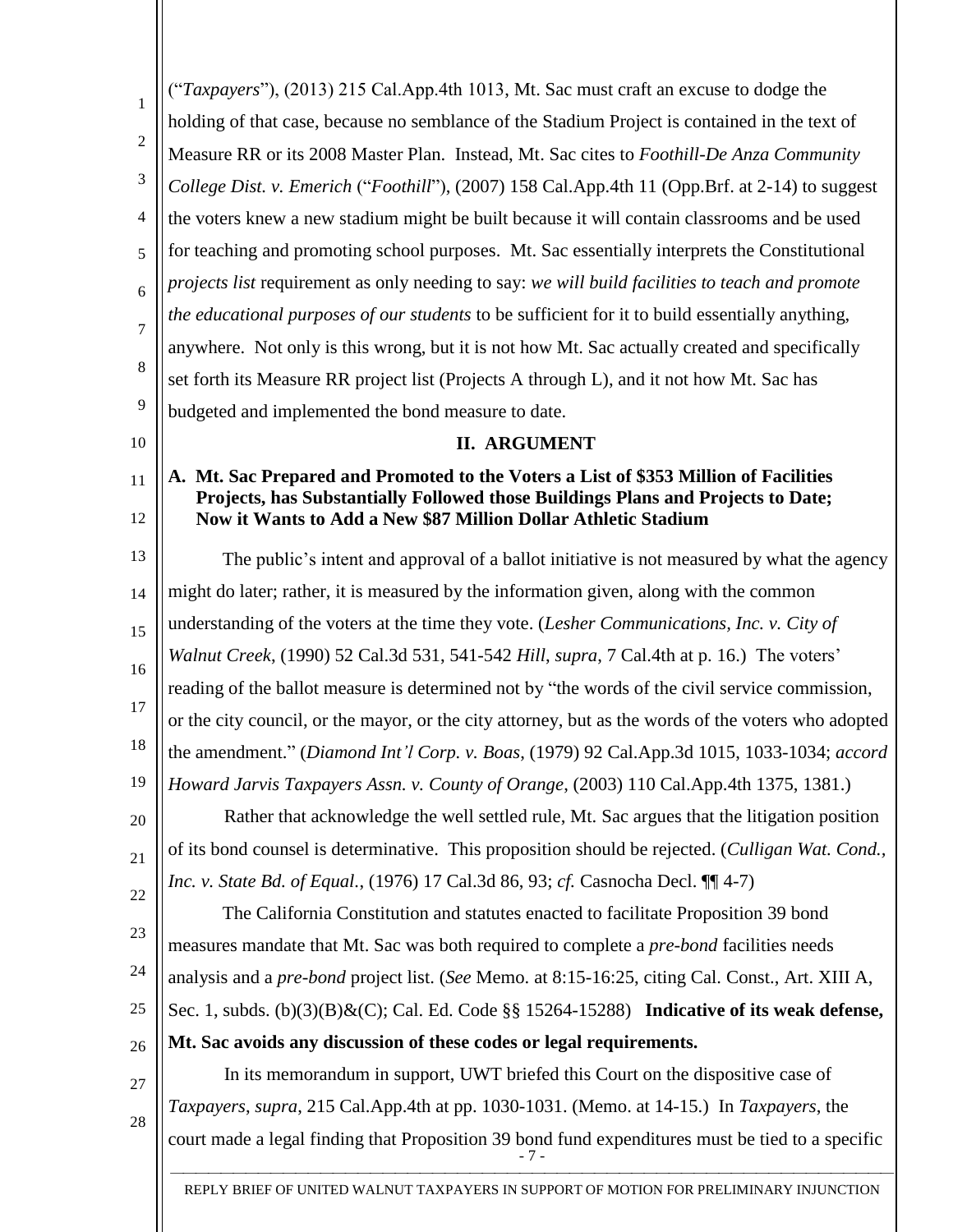listed project. Here, Mt Sac argues the project list authority for a major new \$87 million Stadium Project is tied to classroom or ADA uses - which it was not. (Opp.Brf. at 15:13-23.) In fact, Mt. Sac admits that "*Taxpayers . . .***involved an unauthorized project that was not 'expressly or implicitly' included in the bond measure.** (*Id.*, *Taxpayers* at pp. 1028-1029.)

1

 $\mathfrak{D}$ 

3

4

5

6

7

26

27

28

Mt. Sac claims that *Foothill* is "controlling on the issue of the Proposition 39 project list requirement" (Opp.Brf. at 12:14-15), and argues that the "*Foothill* case is the only published California appellate decision setting forth the standard for bond project list specificity . . ." (Casnocha Decl. ¶ 5.) This assertion is intentionally false and misleading. The decision in *Hermosa*, (2006) 142 Cal.App.4th 1178 is proof of this.

8 9 10 11 12 13 14 15 16 17 18 In *Hermosa*, the court analyzed the constitutional mandates for a Proposition 39 bond measure, including (1) "a list of the specific school facilities to be funded and (2) the school district's certification that it has evaluated certain factors in developing that list. . ." (*Hermosa* at p. 1187.) A central dispute in *Hermosa* was whether the "project list" was required to be presented in the ballot – with the court finding it was sufficient to have "a list of the specific school facilities projects to be funded by the sale of the bonds" (*id*. at p. 1190), but that list need not be on ballot, instead it could be contained as an exhibit to the bond resolution. (*Id*. at p. 1191.) In this case, the *required* list of specific school facilities – especially for the major public works projects "A" through "L," were specifically referenced and incorporated into in the Measure RR ballot as being "2008 Master Plan." (RFJN, Ex. A at p. 2.) The question of minor projects such as *leaky roofs*, *painting*, or *rewiring* are not types of project needing to be identified with specific location specificity. (*Foothill* at p. 20.)

19 20 21 22 23 24 25 UWT does not challenge the Constitutional sufficiency of the project list as the challenger did in *Foothill*. (*Id*., 158 Cal.App.4th at p. 18 ["Our task is to determine whether the bond proposal met the requirements of Proposition 39."].) However, Mt. Sac spends three pages of its Opposition Brief (pp. 12-14) litigating an issue not before this Court, in the hope that a further shell game will confuse or cloak the merits of UWT's case. As mentioned above, on page 24 of its decision, the *Foothill* court rejected the appellant's arguments that the project list was not specific enough for Measure C using the example of the category "Repair leaky roofs" and finding that appellants sought undue specificity:

For example, it is clear that among the projects to be funded are repair or replacement of leaky roofs, wiring classrooms for computers and other technology, and installation of fire safety doors and sprinklers. This is sufficiently specific for meaningful approval and oversight. Defendants urge a level of specificity that is impractical and unnecessary. Surely it is unnecessary to inform the voter which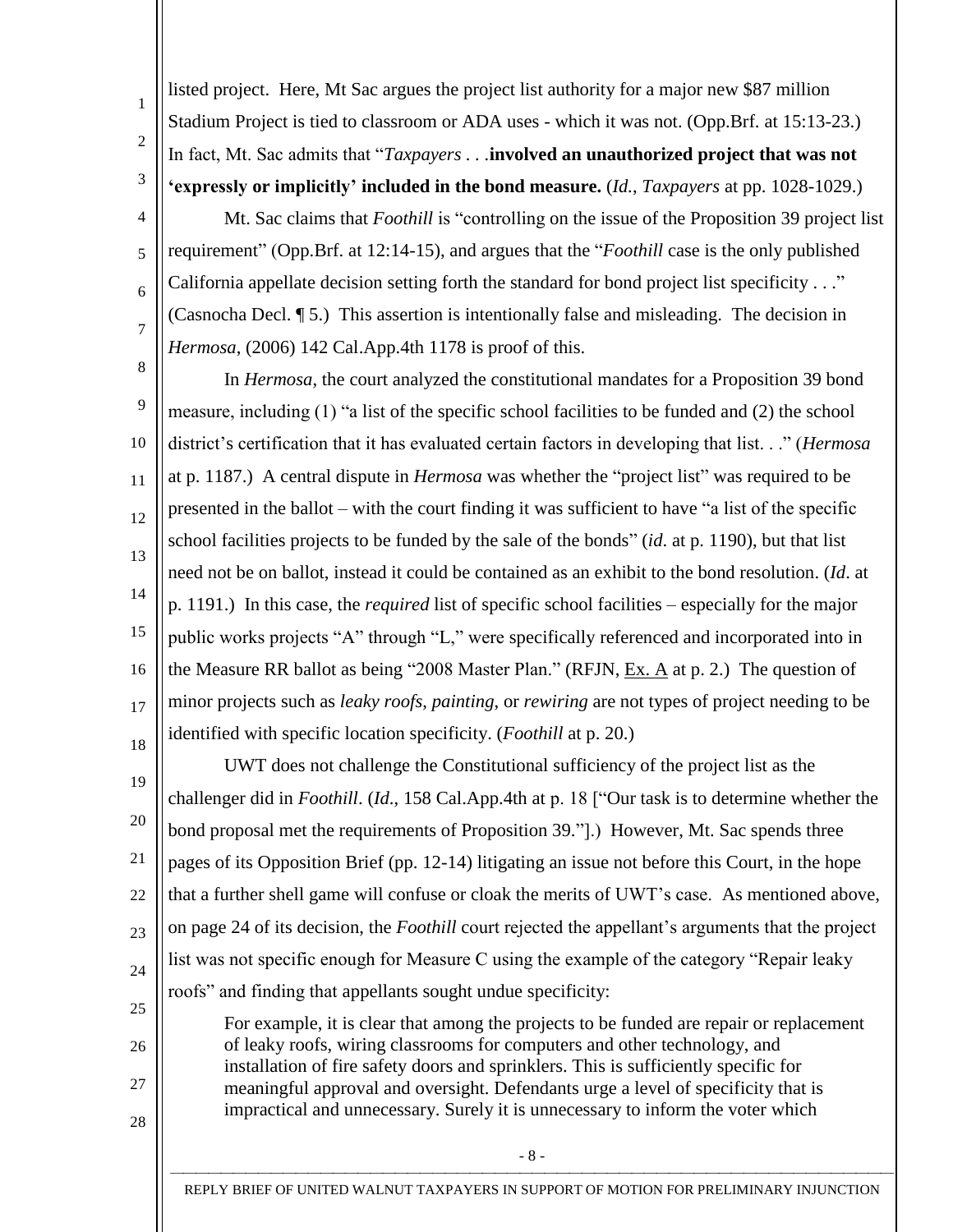buildings will receive new fire safety doors or which roofs will be replaced and which will be repaired. That is minutiae that the voter has no expertise or need to consider.

 $\overline{2}$ 

1

3 4 5 6 7 8 9 10 11 Mt. Sac urges this Court to find that an \$87 million brand new Stadium Project (approximately 25% of the entire bond) is "minutae" like a leaky roof or fire door. (*Cf.*, *Id.* at p. 20.) This attempted analogy is ludicrous and belied by the express list of major facilities projects (Projects A through L), totaling the exact \$353 million of the bond amount requested from the voters. *Foothill* does not stand for authorization for Mt. Sac to add new major public works projects *after* the bond passes. (*Cf. Id.* at p. 24 [remedy under Ed. Code 15284 where school district exceeds bond authority].) Such an interpretation (and implementation) suggests an allowable bait-and-switch approach whereby voters would not be uninformed of major projects and could be duped into approving controversial major projects that they otherwise would not have voted their tax dollars to fund. Here, Mt. Sac is limited to those major works projects that it advertised and listed to the voters to obtain their assent.

12 13 14 15 16 17 18 19 Mt. Sac attempts to escape its specified \$353 million projects list by arguing "the *San Diego Taxpayers* case does not support UWT's argument that the only permitted Measure RR projects are those listed in the 2008 Facility Master Plan." (Opp.Brf. at 16:8-9.) This statement is at odds with the ordinary plain English presented to the voters in Measure RR that "The Board conducted facilities evaluations and received public input and review in developing **the scope of college facility projects to be funded, as listed in the 2008 Master Plan**." (RFJN, Ex. A at p. 1.) Measure RR goes on to further elucidate that the 2008 Master Plan "includes the following types of projects," followed by headings indicating the *types* of projects that are in the 2008 Master Plan. (*See RFJN*, Ex. A at pp.  $2^2$ )<sup>2</sup>

20 21 22 23 24 25 Thus, what Mt. Sac describes as categories are simply descriptions of the kinds of projects *specifically listed* in the 2008 Master Plan – which Mr. Nellesen admitted. (*See* Supp. Sherman Decl., Ex. A, pp. 8:25 through 9:1-2 ["Many of the things that are on the resolution exist in numerous projects on **this** [2008 Master Plan project] list."], bold added.) For example, Project H – the Fire Academy, is a specified project in the career preparation and job training category. As UWT thoroughly briefed in its Memorandum, there are two distinct projects in Measure RR related to athletics and physical education (Project D & Project F). (*See*  Memo. at 9:12-21.)

26

27

28

 $\overline{c}$ 

Preparation and Job Training Projects. (*See* RFJN, <u>Ex. A</u> at pp. 2-3.) <sup>2</sup> The types of 2008 Master Plan projects being Essential Repair and Upgrade Projects, Health and Safety Projects, Student Enrollment Projects, Career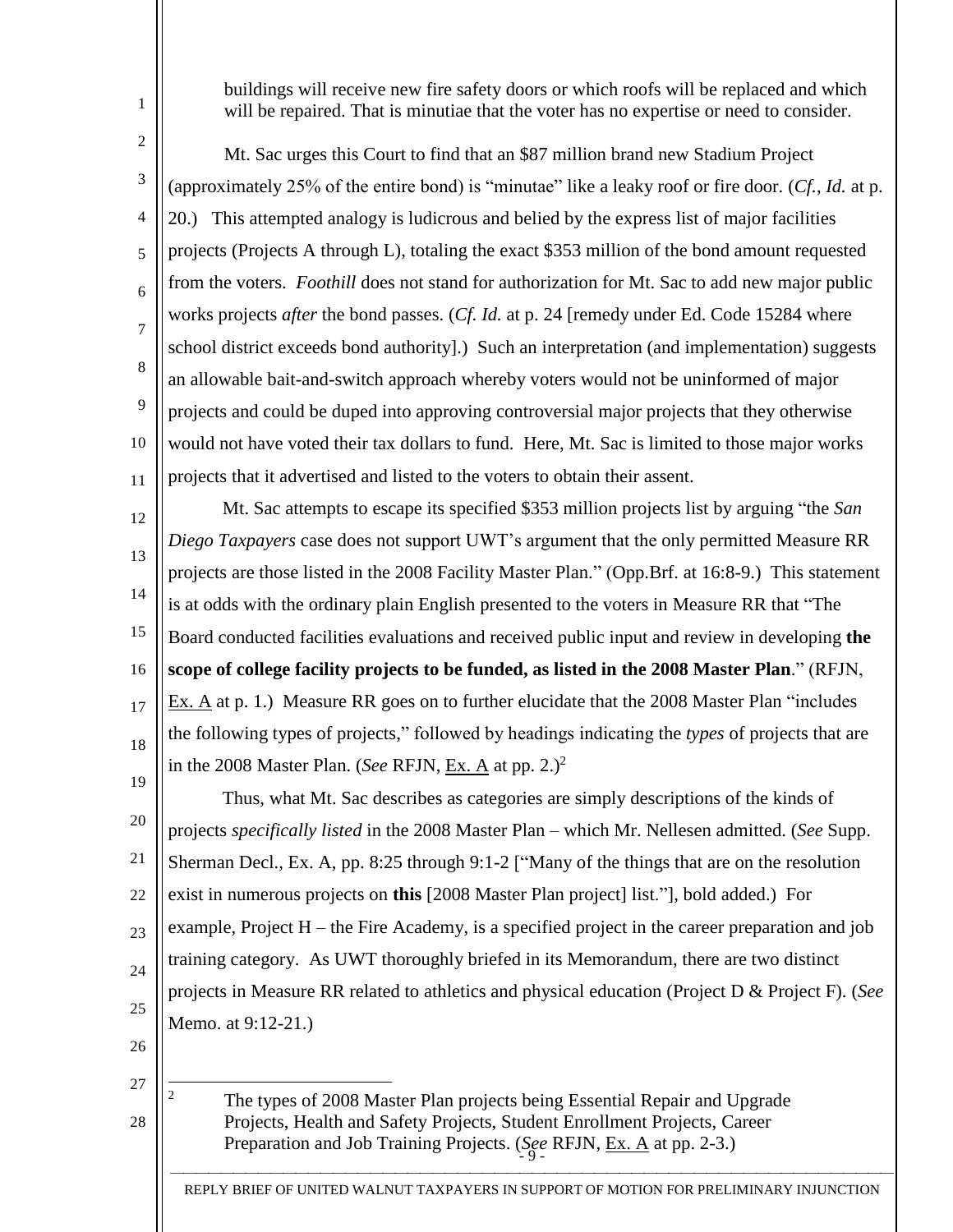# 1

12

13

### **B. Mt. Sac's Scholastic Educational Goal or Physical Education Requirements are Not "Projects" Under Measure RR Allowing** *Any Project Anywhere*

2 3 4 5 6 7 8 9 10 11 In its effort to circumvent the fact that Mt. Sac did not plan or disclose a new athletic stadium project to the voters, Mt. Sac defends this omission by arguing *ad nauseum* variations that the educational mission relating to "district athletics, intercollegiate sports, and extracurricular activities serve a core public education mission…[whereby the PEP and ACE] … will provide critical physical education and health facility and also allow Mt. Sac to meet accessibility, seismic, and other life and health requirements." (Opp.Brf. at 5:13-21) Mt. Sac argues that any project can be constructed under Measure RR as long as it relates to, and supports, the *educational purpose/mission* and is a part of its *educational facilities* – an argument contradicted by admissions of Mr. Nellesen. (Nellesen Depo., Suppl. Sherman Decl., Ex. D, p. 8:25 -through 9:1-2 [admitting that general language of Measure RR was the description of what projects in the 2008 Master Plan list would accomplish].)

Mt Sac seeks to turn the Proposition 39 pre-bond sneeds analysis and specific project list requirements into a discretionary spending fund whereby it can spend on anything related to its *educational mission* or *educational facilities*. (Opp.Brf. at 5:13-23, 6:24-7:19, 8:8-23)

14 15 16 17 18 19 Major public works and controversial projects attempted to be added and shoehorned into Prop 39 bond measure project listS on the basis of ADA, seismic, and Title IX issues have been, and should continue to be, rejected. In fact, the *Taxpayers* court expressly rejected such an attempt to shoehorn a stadium field light project on a generic and *post hoc* basis that it was a listed ADA project. (*Taxpayers*, *supra*, 215 Cal.App.4th at p. 1029.) Mt. Sac's discussion of *Taxpayers* on this point is misplaced and incomplete.

20 21 22 23 24 25 If this Court were to accept Mt. Sac's argument, then the project list requirement of Proposition 39 would become unnecessary and nugatory – whereby any school district could spend on a project so long as it relates to, or supports, its *educational purpose/mission*, and is a part of its *educational facilities*. The only limitation would be administrative or teacher salaries. This interpretation is absurd as it wipes out a majority of the project list and accountability requirements. (*Lungren v. Deukmejian*, (1988) 45 Cal.3d 727, 735.) The accountability requirements were put in place and intended to **protect taxpayers**, not to create a school slush-fund. (Cal. Const., art. XIII A, § 1, subd. (b).)

- 26
- 27

28

**C. UWT is Entitled to a Presumption of Harm Under a Balance of Harms Standard**

Mt. Sac argues that *only a government entity* plaintiff is entitled to a presumption of harm after demonstrating a likelihood of prevailing on a relevant injunctive statute. (Opp.Brf. at 11:9-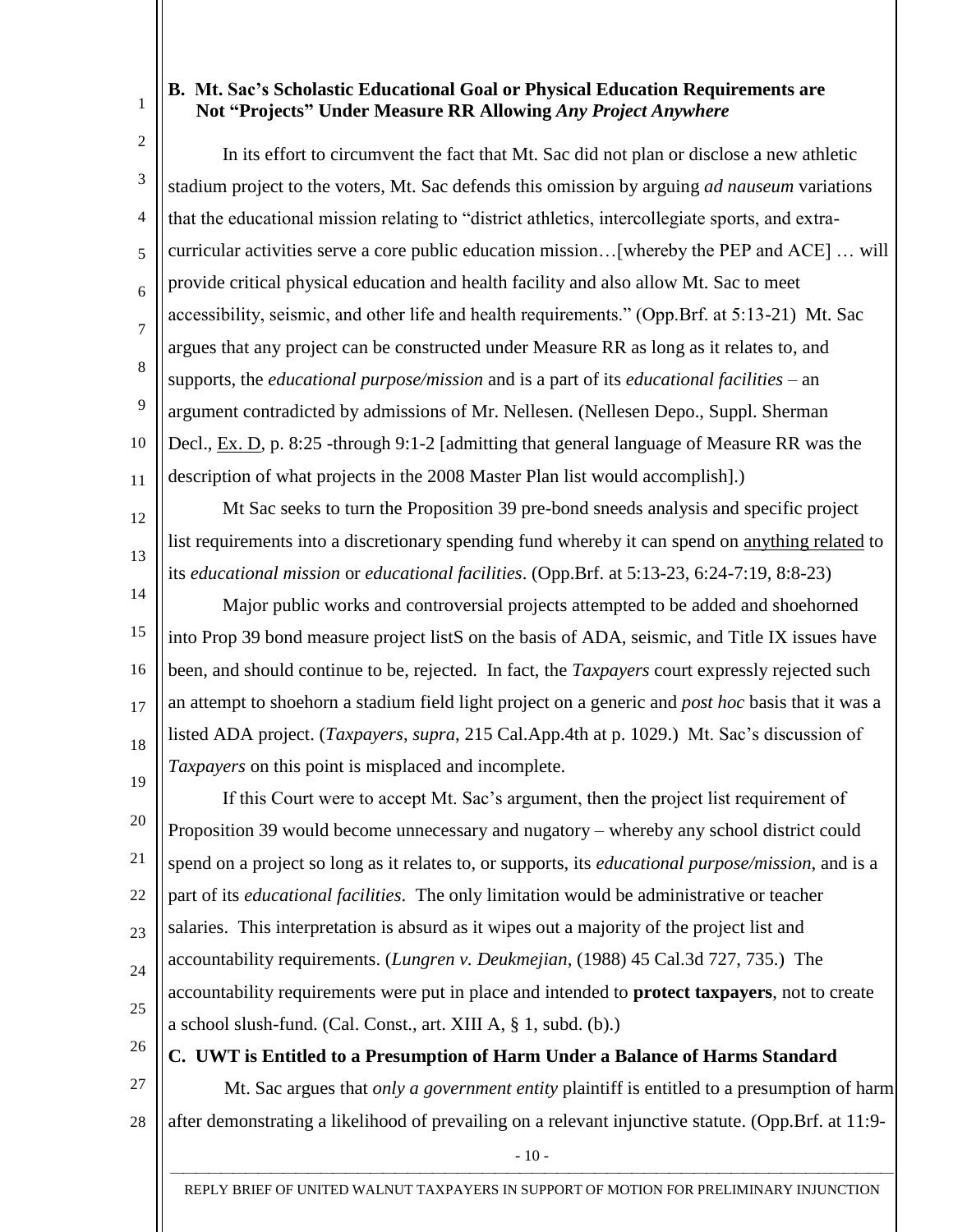1  $\overline{2}$ 3 4 5 6 7 12) Mt. Sac misreads *IT Corp. v. County of Imperial*. The Supreme Court referred to "government entity" because the cross-complaining party that had sought the injunction under review was a *governmental entity*. *(IT Corp. v. County of Imperial*, (1983) 35 Cal.3d 63, 68.) It did not limit the application of the presumption to *only* cases where the party seeking a preliminary injunction is a government entity. *(Id.*) That is not what the statute says and the legal principle in *IT Corp*. is valid here. (*See Cole v. Rush*, (1955) 45 Cal.2d 345, 364-365 ["Every requested application of the principles of the common law to a new set of circumstances is originally without precedent, and some court must be the first one to make the proper application."], overruled on other grounds in *Vesely v. Sager* (1971) 5 Cal.3d 153, 160.)

8 9 10 11 12 13 14 15 16 17 18 19 20 21 The issue of balancing harms between the respective parties that is central to UWT's request for a preliminary injunction requires consideration of recent related developments in the other Stadium Project lawsuit (Case No. BS166152) between the City of Walnut ("City") and Mt. Sac. In that case, The Honorable John A. Torribio has entered a preliminary injunction against Mt. Sac to cease all site grading activities. (Case No. BS166152, March 14, 2018 Minute Order ("March 14 Minute Order"), Supp. RFJN, Ex. V thereto.) Judge Torribio found it likely that the City of Walnut would prevail on its claims that Mt. Sac was required to apply for grading permits before beginning a large public works that would impact city resident's and their safety. (*Id.* at p. 4.) City presented evidence that Mt. Sac has violated multiple stop work orders, with City staff averring that agents of Mt. Sac ripped down stop work orders at the site of the Stadium Project. (Supp. RFJN, Ex. U, [*Supplemental Declaration* of Chris Vasquez at pp. 2-3 & Exhibit A thereto].) The significance and relevance here is that Mt. Sac has proven itself to be a bad actor, with a demonstrated willingness to violate CEQA, misuse bond funds, and ignore a court order to cease grading. (RFJN Exs. P, Q, R and Decl. of Hassan Sassi, Exs. 1-3 thereto.) Thus, Mt. Sac should be entitled little weight as to the balance of harms and this preliminary injunction should issue to immediately enjoin further bad acts.

22 23 24 25 26 27 Most significantly, Judge Torribio found that Mt. Sac would not suffer any harm because its delays were solely economic. (Suppl. RFJN Ex. V at p. 4) The same reasoning applies here. Additionally, with the preliminary injunction of Case No. BS166152 now in place preventing further grading, Mt. Sac has no argument that it suffers any harm related to its construction schedule or obligations. All other continuing expenditures of Measure RR funds (for which Mt. Sac can calculate a precise dollar value) represent purely economic issues, and therefore Mt. Sac does not suffer any great or irreparable harm. (*Cf. Huong Que, Inc. v.* 

28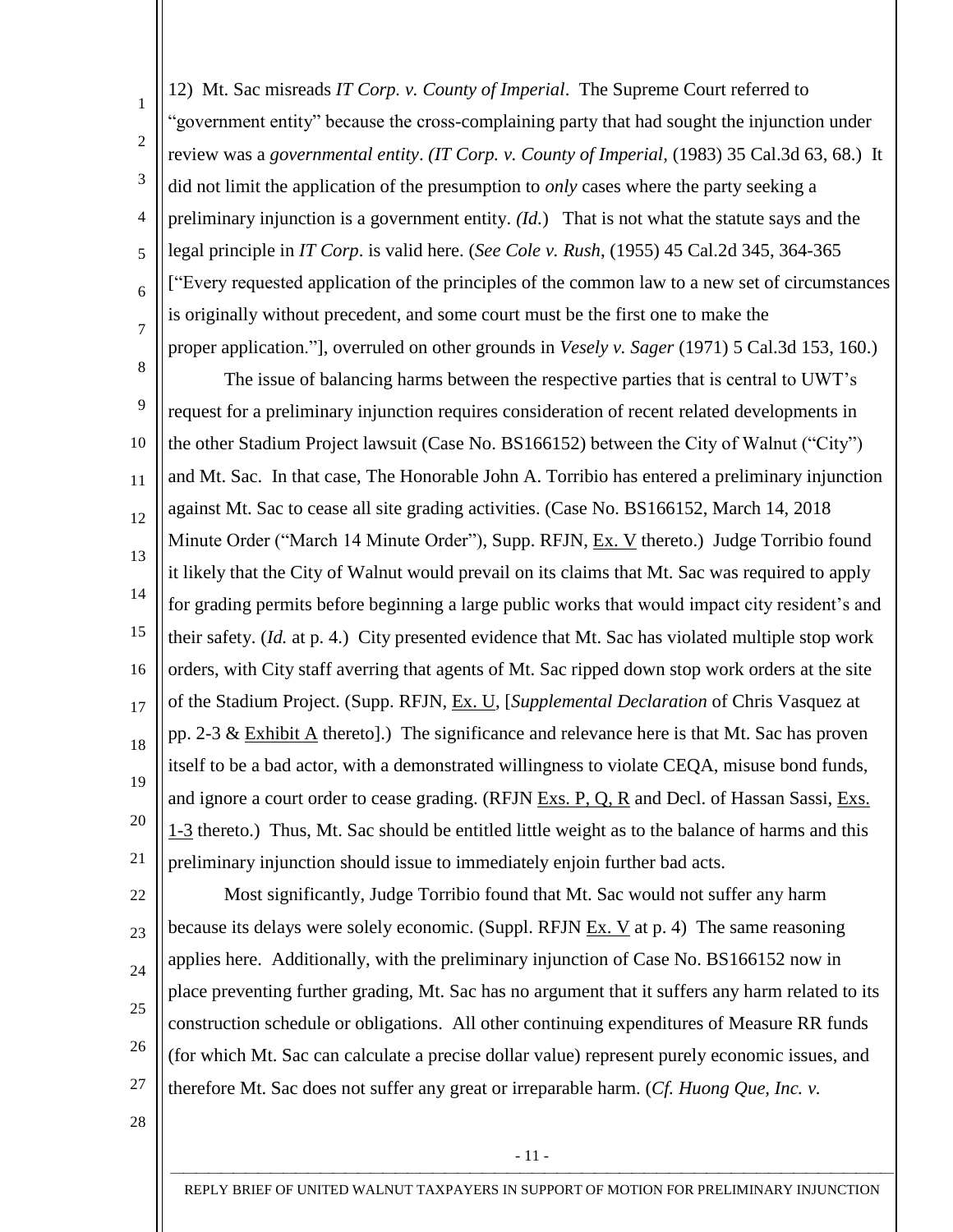*Luu*, (2007) 150 Cal.App.4th 400, 418 [ability to calculate a precise quantifiable level of harm generally not the type of harm analyzed when considering a preliminary injunction].)

1

 $\overline{2}$ 

7

26

27

28

3 4 5 6 In contrast, the harm to UWT and the taxpayer bases that UWT represents, is extremely difficult to quantify and therefore the type of harm that supports this Court issuing a preliminary injunction. (*Id.,* [inability to quantify harm is a ground for providing interim injunctive relief].) UWT also bears a risk of substantial irreparable injury because there is no absolute right that this court will order full equitable restitution of unlawful expenditures made during the applicable claw-back and statute of limitations time period. (Suppl. Sherman Decl. ¶ 4; *see also* Section C.3 *post*.)

8 9 10 11 12 13 14 If a preliminary injunction issues, Mt. Sac may continue to expend funds, enter into agreements and contracts, and generally carry out preparations for the Stadium Project that do not violate the preliminary injunction granted by Judge Torribio in the March 14 Minute Order – so long as the source of those funds is not Measure RR. Mt. Sac has made public statements that it has sufficient non-Measure RR funds to build the Stadium Project, and has affirmed those statements through its vice-president and chief financial officer Michael Gregork. (Sherman Decl. Ex. B, pp. 12-13 thereto [Gregoryk Deposition testimony re availability of funds].) Thus, on a scale of harms, the weight of harm to Mt. Sac nears zero.

15 1. UWT Need Not Show Irreparable Harm Where There is a Strong Likelihood of Prevailing

16 17 18 19 20 21 22 23 24 25 The California Supreme Court has settled the rule of a balance of harms determination where the moving party is likely to prevail on the merits. For example, in *Butt v. State of California*, (1992) 4 Cal.4th 668, the Court held that where the plaintiff parents had demonstrated a likelihood of prevailing, "irreparable harm" did not need to be proven as long as the "balance" of harms favored the plaintiffs. (*Id.* at p. 694 ["the court was not obliged to deny a preliminary injunction simply because plaintiffs failed to demonstrate that "irreparable" harm to students was unavoidable by other means"], citing *Common Cause v. Board of Supervisors*, (1989) 49 Cal.3d 432, 441 and *King v. Meese*, (1987) 43 Cal.3d 1217, 1227.) Similarly, as held by the local Second Appellate District, "the more likely it is that plaintiffs will ultimately prevail, the less severe must be the harm that they allege will occur if the injunction does not issue." (*Right Site Coalition v. Los Angeles Unified School Dist.*, (2008) 160 Cal.App.4th 336, 342, quoting *King v. Meese*, *supra*, 43 Cal.3d at p. 1227 citing

accordance of *Butt v. State of California*, *supra*, 4 Cal.4th at p. 678.)

2. Harm Includes All District Taxpayers Represented by UWT as a Private Attorney General Mt. Sac argues that "a taxpayer's general interest in avoiding public waste is not the

- 12 -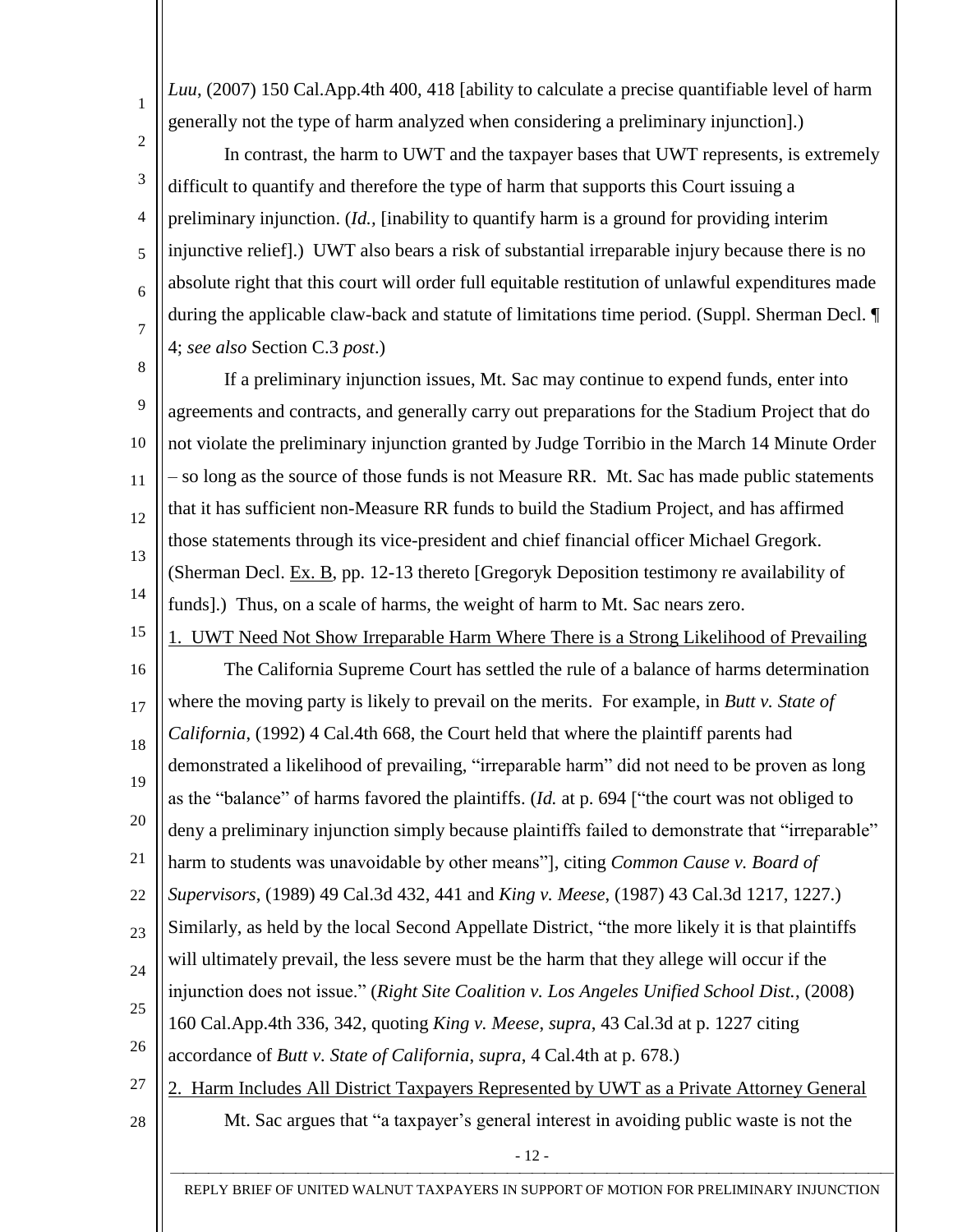1  $\overline{2}$ 3 4 5 6 7 8 type of irreparable injury that supports issuance of a preliminary injunction. (Opp.Brf. at 11:13- 15, citing *White v. Davis* (2003) 30 Cal.4th 528, 561.) But the California Supreme Court in *White* did not make the legal finding Mt. Sac claims. Instead, it provided analysis, as dicta, that "In this case, however, we need not decide whether interim harm to a taxpayer's interest is *ever* in itself sufficient to justify a preliminary injunction barring the expenditure of public funds. . ." (*White* at p. 557.) In fact, the same pincite Mt. Sac cites to in *White*, the Court stated that "in some instances a trial court may grant a preliminary injunction upon a sufficiently strong showing of likelihood of success even when the party seeking the injunction cannot show that the balance of harms 'tips' in its favor . . ." (*White* at p. 561, citing *Common Cause v. Board of Supervisors*, (1989) 49 Cal.3d 432, 447.) There is no merit to Mt. Sac's argument.

9 10 11 12 13 14 15 16 17 Here, UWT brought suit as a "private attorney general" and therefore stands in the place to vindicate the rights of numerous groups that include district residents, students, and the general public. (*Serrano v. Priest*, (1977) 20 Cal.3d 25, 48 [ "[the] basic rationale underlying the 'private attorney general' theory which we here adopt seeks to encourage the presentation of meritorious constitutional claims **affecting large numbers of people**. . ."].) In fact, California courts have recognized that broad constitutional rights may be implicated, and are balanced, in a preliminary injunction harms analysis. (See *Bank of Stockton v. Church of Soldiers*, (1996) 44 Cal.App.4th 1623, 1631, *overruled on other grounds as stated in Albertson's, Inc. v. Young*, (2003) 107 Cal.App.4th 106, 124, 125.) Therefore, the individual and collective harms to both the representative taxpayer group UWT and all of the taxpayers of

18 the school district are relevant.

19

3. There is no Guarantee that UWT Will Be Granted Restitution, Even as a Prevailing Party

20 21 22 23 24 25 26 Restitution is an equitable remedy and a trial court has discretion whether to exercise its equitable powers such as awarding restitution. (1 Cal. Civil Appellate Practice (Cont.Ed.Bar 3d ed. 2015) § 2A.49, p. 2A-20 ["Remedies that require the trial judge to weigh equities are commonly discretionary."]; 2 Cal. Civil Appellate Practice, *supra*, § 17.69, p. 17-31 ["Granting or denying a motion for restitution rests in the trial court's sound discretion [citation], controlled by equitable principles [citation]."].) A court of appeal will review a trial court's decision whether to exercise its equitable powers only for abuse of discretion. (*Gunderson v. Wall*, (2011) 196 Cal.App.4th 1060, 1065.) Thus, this Court may rule in favor of UWT in a final trial on the merits and *still* not grant restitution of bond funds spent between

- 27 now and final judgment based on a calculation that the complex world of school financing does not support the equitable restitution of illegally spent funds. (Supp. Sherman Decl.  $\P$ 4.)
- 28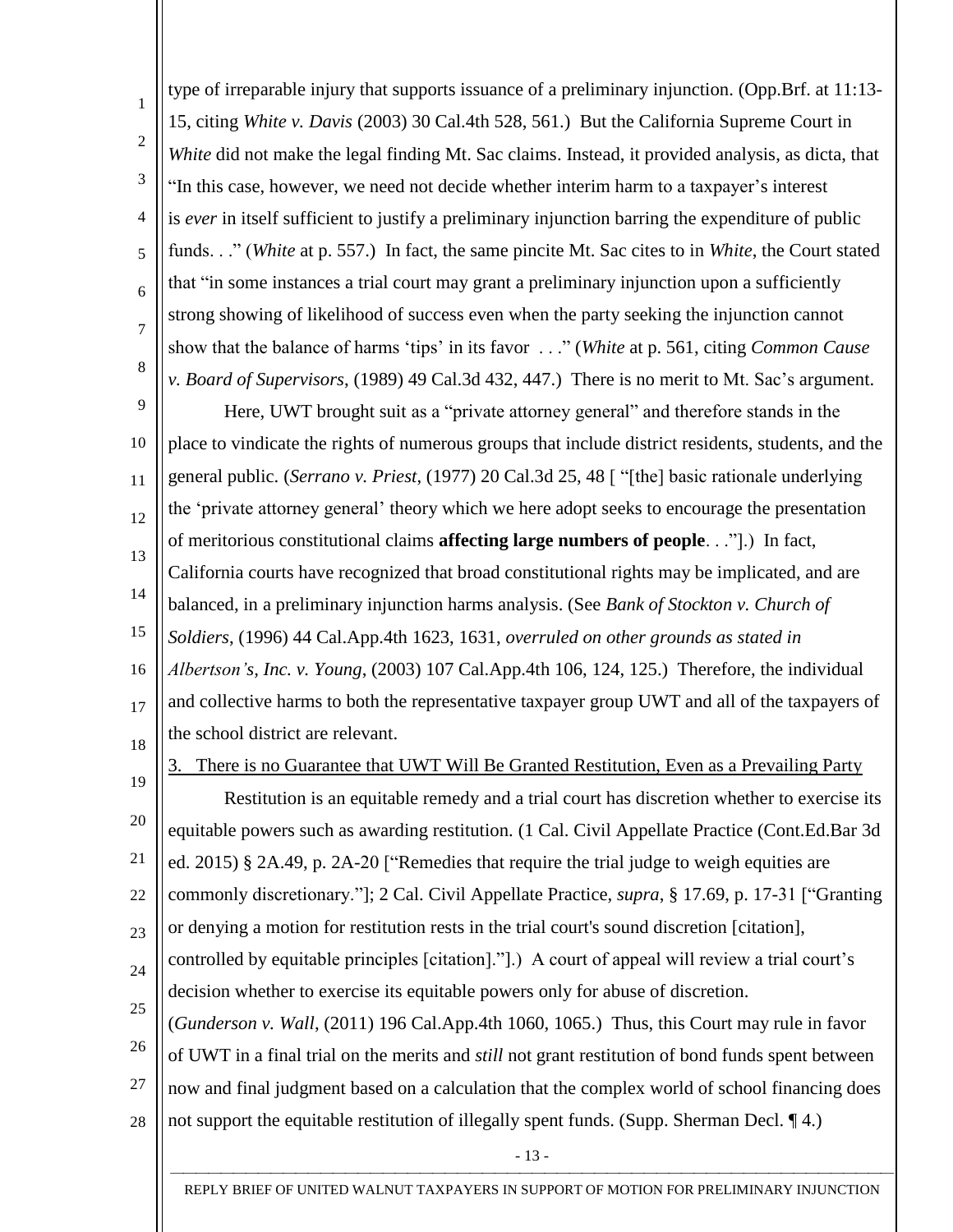1  $\overline{2}$ 3 4 5 6 This lawsuit is different from one claiming money damages – whereby "a certain measure of damages is permissible given the legal right the defendant has breached, is a matter of law, subject to de novo review." (*New West Charter Middle School v. Los Angeles Unified School Dist.*, (2010) 187 Cal.App.4th 831, 843, bold added.) Here, this Court will decide restitution as an equitable matter (that are not legal money damages) and thus there is no available **legal remedy** for UWT to invoke should the preliminary injunction not issue – which is precisely why one is needed.

7

#### **D. Mt. Sac Cannot Meet its Burden of an Affirmative Defense Based on Alleged Delay**

8 9 10 11 12 13 14 15 16 17 18 19 20 21 22 23 24 25 26 27 28 Mt. Sac goes to great lengths to claim UWT improperly delayed in bringing suit and this preliminary injunction. However, nowhere in its Opposition Brief does Mt. Sac identify its argument for what it is – **a laches affirmative defense**. Mt. Sac purposely does not do so because laches is not a defense in public interest cases such as this. In public interest lawsuits laches is generally not a defense and "will rarely be invoked to defeat a policy adopted for the public protection." (*People ex rel. Department of Public Works v. Bosio*, ("*Bosio*"), (1975) 47 Cal.App.3d 495, 527.) In *Bosio*, the Second Appellate District applied this legal principle to a writ of mandate challenging a project's CEQA exemption, stating: "Though economy in government is an important consideration, the Legislature has clearly subordinated it to environmental considerations by adopting CEQA." (*Id.* at p. 529; *see also Santiago City Water District v. County of Orange*, (1981) 118 Cal.App.3d 818, 834 [seeking to require public officials to obey statutes that are supreme to the general interest in economical government].) This case is similar to *Bosio* because UWT has brought suit in the public interest based on a strong public policy and public interest manifested through constitutionally enacted voter initiative. (Cal. Ed. Code §§ 15264-15288 [entitled the "Strict Accountability in Local School Construction Bonds Act of 2000"], as embodied in the Constitutional amendment of Proposition 39 (Cal. Const. art. XIII A, § 1).) The Legislature's intent for strict accountability here is just as strong a public policy as CEQA. (*Cf. Bosio*, *supra*, 47 Cal.App.3d at p. 525.) In any event, Mt. Sac cannot blame UWT for unreasonable delay, and it certainly cannot claim prejudice, because the law requires that a project is not committed or approved until the October 12, 2016 approval date and UWT filed suit **within 30 days of said decision**. (*See*, Memo. § II.E, pp. 11-12; *see also* Suppl. Decl. of Dennis Majors, ¶¶ 3-4.) **E. UWT's Non-Profit Public Interest and Private Attorney General Status Should be Considered to Issue a Reduced or Nominal Bond** The bond for a preliminary injunction is intended to be a surety against damages that the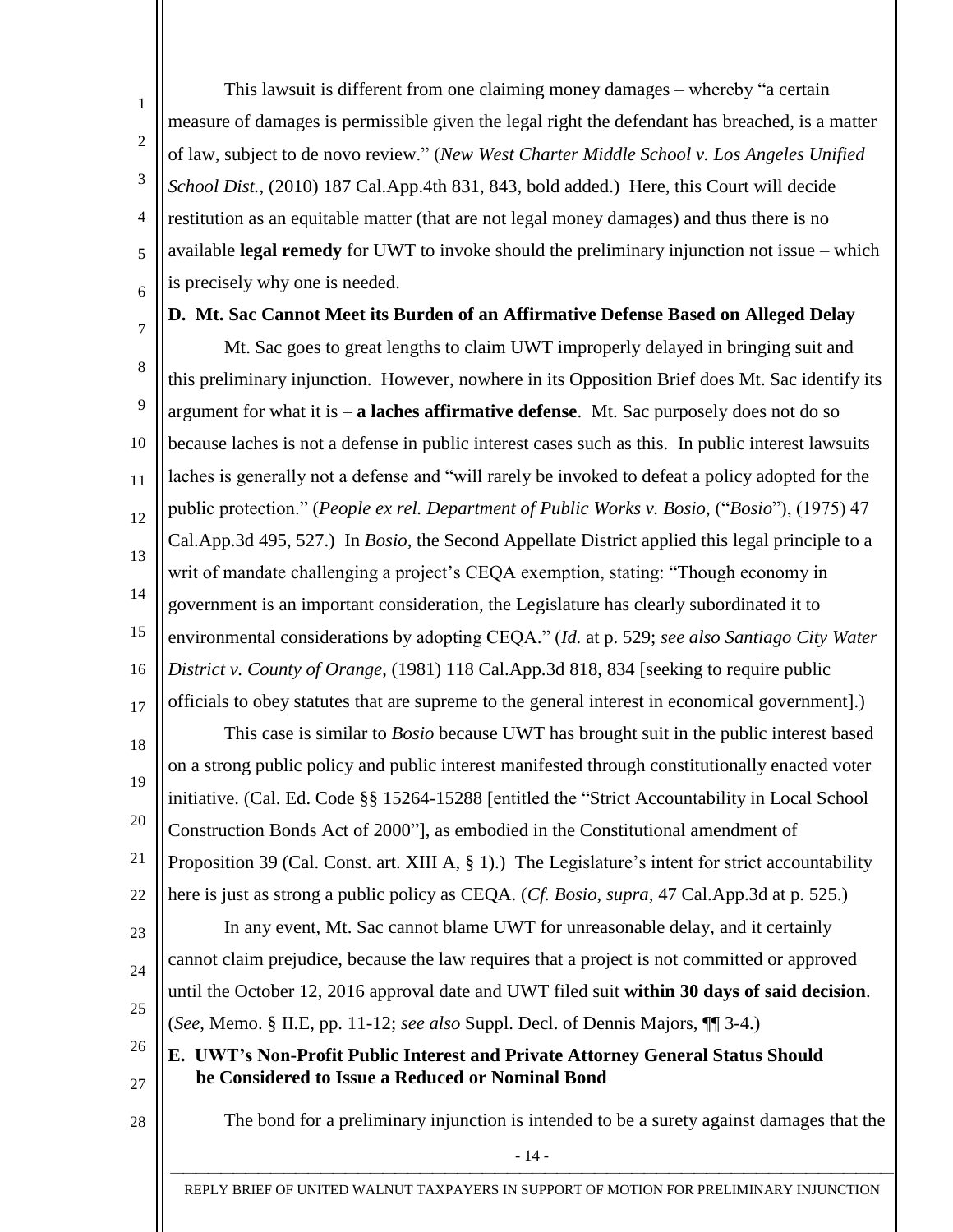1  $\overline{2}$ 3 4 5 6 7 8 enjoined party would face *if it prevailed at trial*. Mt. Sac demands that a UWT injunction bond must cover amounts it claims will be lost because of estimated \$175,000 in legal fees for counsel Sean Absher and the purported \$900,000 cost of alternative financing. (Opp.Brf. at 19:13-16.) These numbers are suspect. First, and most important, because of the preliminary injunction in Case No. BS166152, Mt. Sac will never complete the Stadium Project in time for the 2020 Olympic Trials, Mt. Sac has no reason to raise alternative funds while the stop work order is in place, and therefore none of the \$900,000 is valid. Second, the Declaration of Sean Absher claims legal fees for all work, including post-trial motions unrelated to the preliminary injunction. In sum, Mt. Sac has presents a speculative amount of interim damages in the approximate amount of \$150,000.

9 10 11 12 13 UWT was formed as a California nonprofit corporation for the purpose of reviewing and upholding improper Measure RR bond spending and timing for the review and approvals of its master plan projects. (Decl. of Abou-Taleb, ¶¶ 4-6) Further, UWT has been found by this Superior Court to have public interest and private attorney general standing to bring lawsuits such as this. (*See* Supp. RFJN Ex. W [Minute Order], Case No. BC 576587.)

14 15 16 17 As detailed in the concurrently filed declaration of UWT's president Layla Abou-Taleb, Mt. Sac lacks major funding sources, incomes, and does not have the ability to pay a premium or cash deposit in excess of \$25,000 for a bond or undertaking. (Decl. of Abou-Taleb, ¶¶ 9-11) Because this Court is required to order a bond based on damages proved to be caused by UWT's motion, and because (1) Mt. Sac cannot prove its proximate losses are the cause of UWT, and (2) UWT is a non-profit engaged in a public interest lawsuit, UWT requests that this

Court order a bond in the amount of not more than twenty-five thousand dollars (\$25,000).

# **III. CONCLUSION**

20 21 22 23 As set forth above and in the concurrently filed declarations, UWT requests this Court to issue and grant the requested preliminary injunction against Mt. Sac and that UWT is ordered to post a reduced and/or nominal bond in the amount not exceeding twenty-five thousand dollars (\$25,000).

24

18

19

25

26

27

28

Dated: April 4, 2018 CRAIG A. SHERMAN, A PROFESS. LAW CORP.

ans

\_\_\_\_\_\_\_\_\_\_\_\_\_\_\_\_\_\_\_\_\_\_\_\_\_\_\_\_\_\_\_\_\_\_\_\_ Craig A. Sherman, Esq. Attorney for Plaintiff and Petitioner UNITED WALNUT TAXPAYERS

 REPLY BRIEF OF UNITED WALNUT TAXPAYERS IN SUPPORT OF MOTION FOR PRELIMINARY INJUNCTION

- 15 -